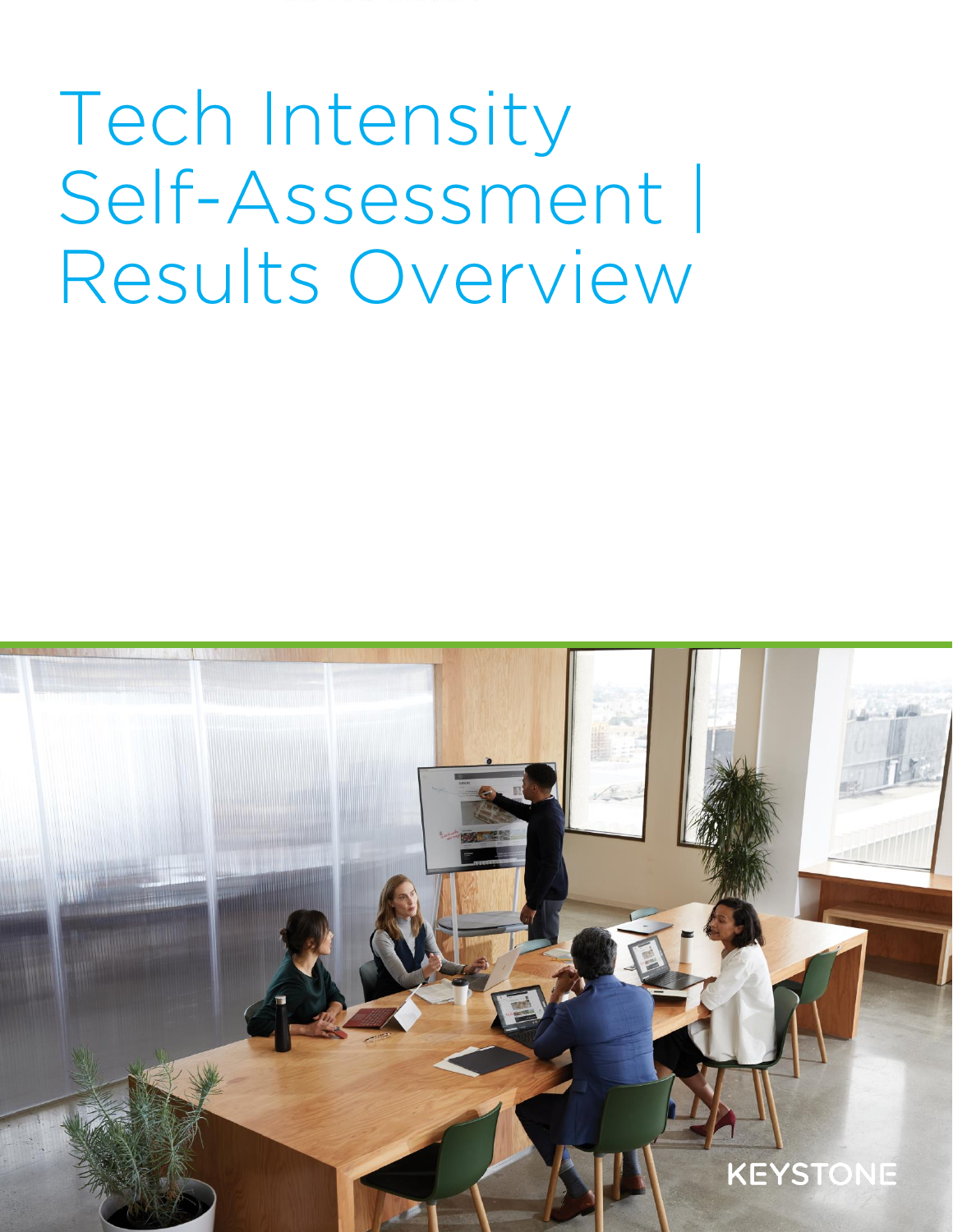# The digitally transformed company

# **The** transformation journey

What does it mean for a company to have high tech intensity, or to be "digitally transformed"? Certainly such a company has a an advanced level of technology deployed and employees are able to take advantage of the most up-to-date offerings in tech tools and services. Our recent research, however, demonstrates that true tech intensity is about much more than mere tech deployment; truly digitally transformed firms also have differentiated technical architectures, processes, and cultures that enable them to leverage their technology to create improved business outcomes.

Our research demonstrates that many organizations follow a typical path to maturity across the different aspects of Tech Intensity (tech deployed and tech architecture, which can be aggregated into "Adoption", and process and culture, which can be aggregated into "Capability). Many organizations start at the "Traditional" stage, with siloed data structures and localized or siloed business units. As they mature through the "Bridge" and "Hub" stages, organizations grow increasingly connected, with data platforms that centralize data storage and access across the organization, and increasing support for real-time analyses. This enables teams in the business units to more easily collaborate and to develop increasingly advanced ML capabilities.

By the time they have reached the "Platform" stage of maturity, business units are able to leverage a rich and well-maintained data store to increasingly automate simple decisions and analyze the impacts of their transformations in real-time. At platform organizations, the IT group typically focuses on establishing and maintaining data and analytics foundations – providing the tools of the trade – rather than conducting analyses. Members of business units in the platform stage are typically data literate and operate relatively independently, using data to drive everyday decisions and develop AI solutions.





## Tech deployed

As firms increase their tech intensity, they typically deploy increasingly advanced levels of technology to support their goals. The start of this transformation journey is with the introduction of a shared data platform, often hybrid or in the cloud, that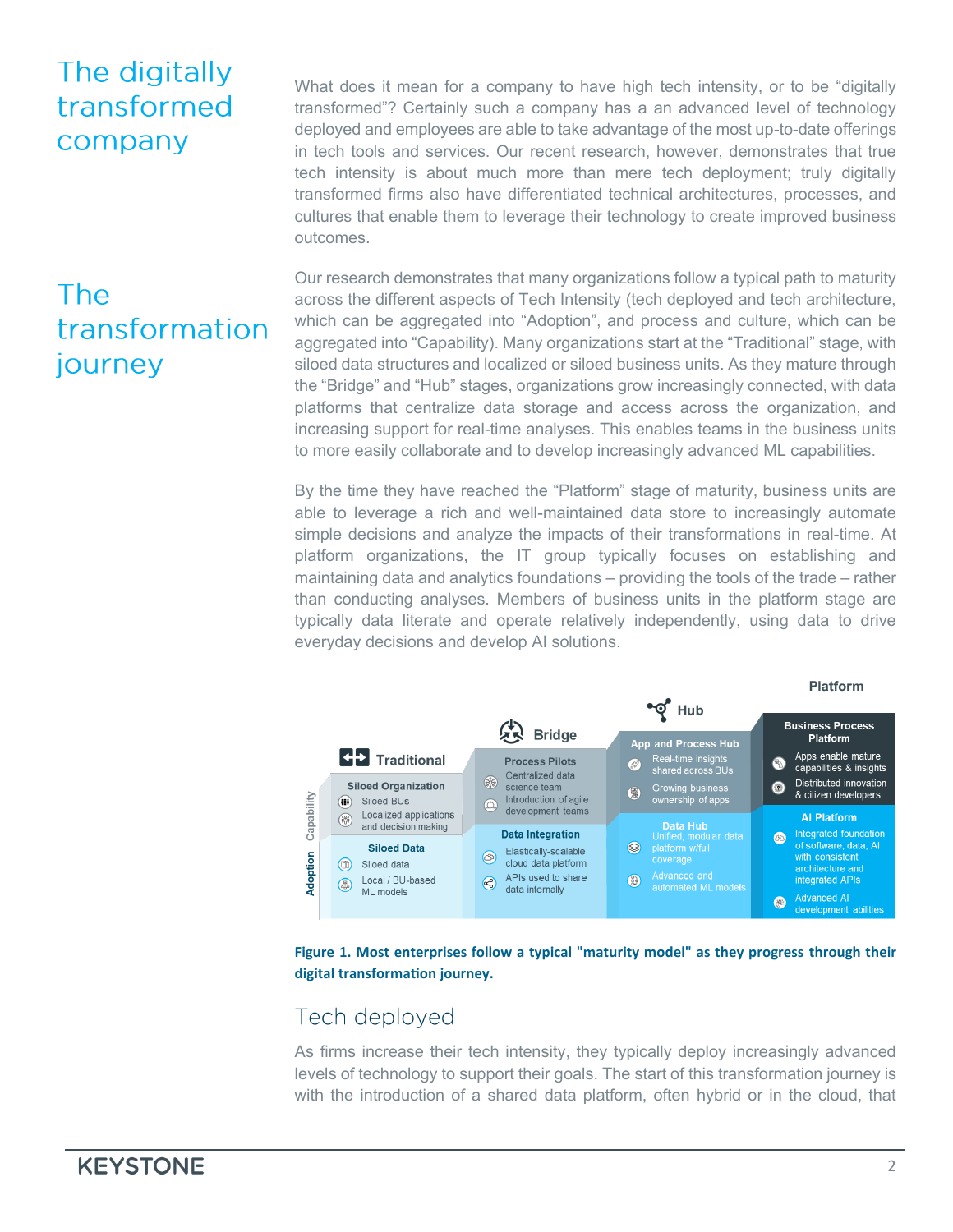enables the aggregation of data across teams and functions. Over time, teams add analytics and machine learning capabilities as appropriate, leveraging their collected datasets to generate actionable insights about their business in real-time. Ultimately, transformed companies deploy technology that empowers even "citizen developers" to generate these insights via the use of low-code / no-code tools.

### Tech architecture

To become technically mature, firms must evolve their architecture alongside their technology deployments. Technically intense firms typically modernize their architecture as they build it, re-architecting with a microservices-based, cloud-native approach to app development that leverages managed database services and plans for cross-organization AI / ML development. These firms architect their data platforms with a shared core, building up APIs and documentation that enable anyone to access the data they need, regardless of their departmental assignments. For companies starting on this journey, a parallel approach can be helpful – initiate pilots that break down an existing data "wall" between two organizations, using that momentum to expand outward, while also ensuring that future deployments are built with an integrated architecture in mind.

### Innovation process and culture

Alongside tech deployed and architecture, technically intense firms have differentiated processes around innovation. Many traditional firms have a centralized innovation structure, with business units rarely participating in the design and development of apps. As they mature, these firms introduce agile team structures (first in pilots and then more expansively), with business units owning app development and agile teams being given increasing decision-making authority over their products. More mature firms also introduce and expand training on the use of data, analytics, ML, and AI across both developers and non-developers, understanding that true innovation comes when all team members can generate insights. Finally, as they evolve, mature firms introduce and reinforce a learning culture on their teams, which places value on accurate measurement and experimentation to create improved business outcomes.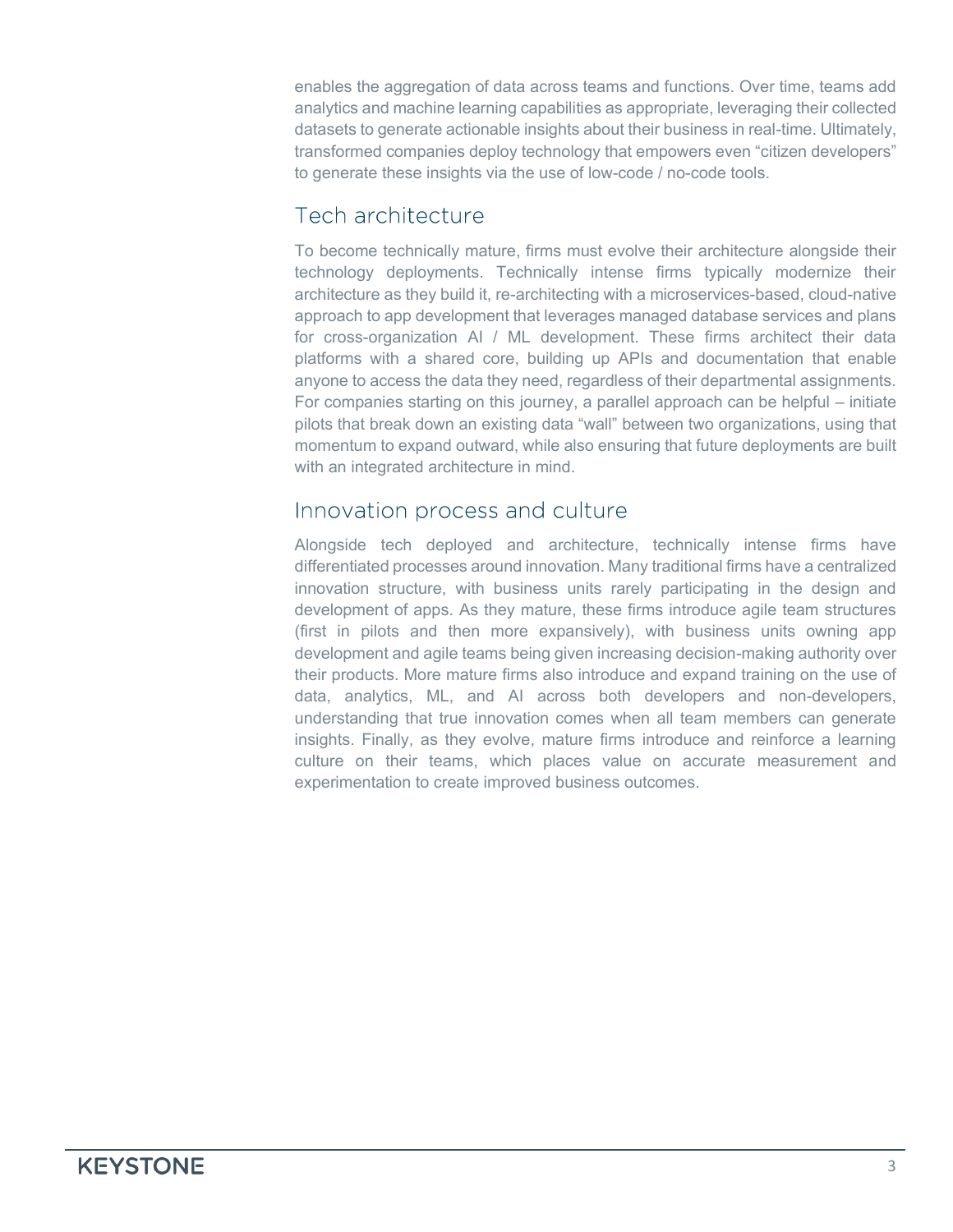## Your result: Platform

*Platform organizations have successfully digitally transformed and are now leaders in terms of tech intensity. These organizations often have an integrated foundation of data, software, and AI that supports a mature innovation process, where business units own app development and innovation. This is supported by a culture of growth and measurement that empowers employees to collaborate extensively and make individual decisions that are aligned by KPIs to organizational strategy.*

> While platform organizations have typically developed significant data and technology capabilities, they are still able to evolve in new and exciting ways that enable them to take differentiated advantage of their tech intensity. Platform organizations are uniquely able to focus on the automation and unification of their approach to data and ML, ensuring that the processes of real-time decision-making and cross-team collaboration are as seamless as possible. They are also able to continue to expand their tech capabilities further into business units, empowering citizen developers to create innovative solutions to business problems.

#### COMMON CHARACTERISTICS

Platform organizations often:

- Set targets and objectives based on data at both leadership and team levels
- Prioritize collaboration between teams in an environment supported by an integrated data platform that enables easy data-sharing
- Drive innovation and decision-making from business units that are empowered to use technology

#### **COMMON CHALLENGES**

Platform organizations may experience:

- Challenges in enforcing and maintaining best practices for data, analytics, and machine learning across an expanding userbase
- Difficulty in leveraging a data-driven mindset in areas that are more difficult to measure